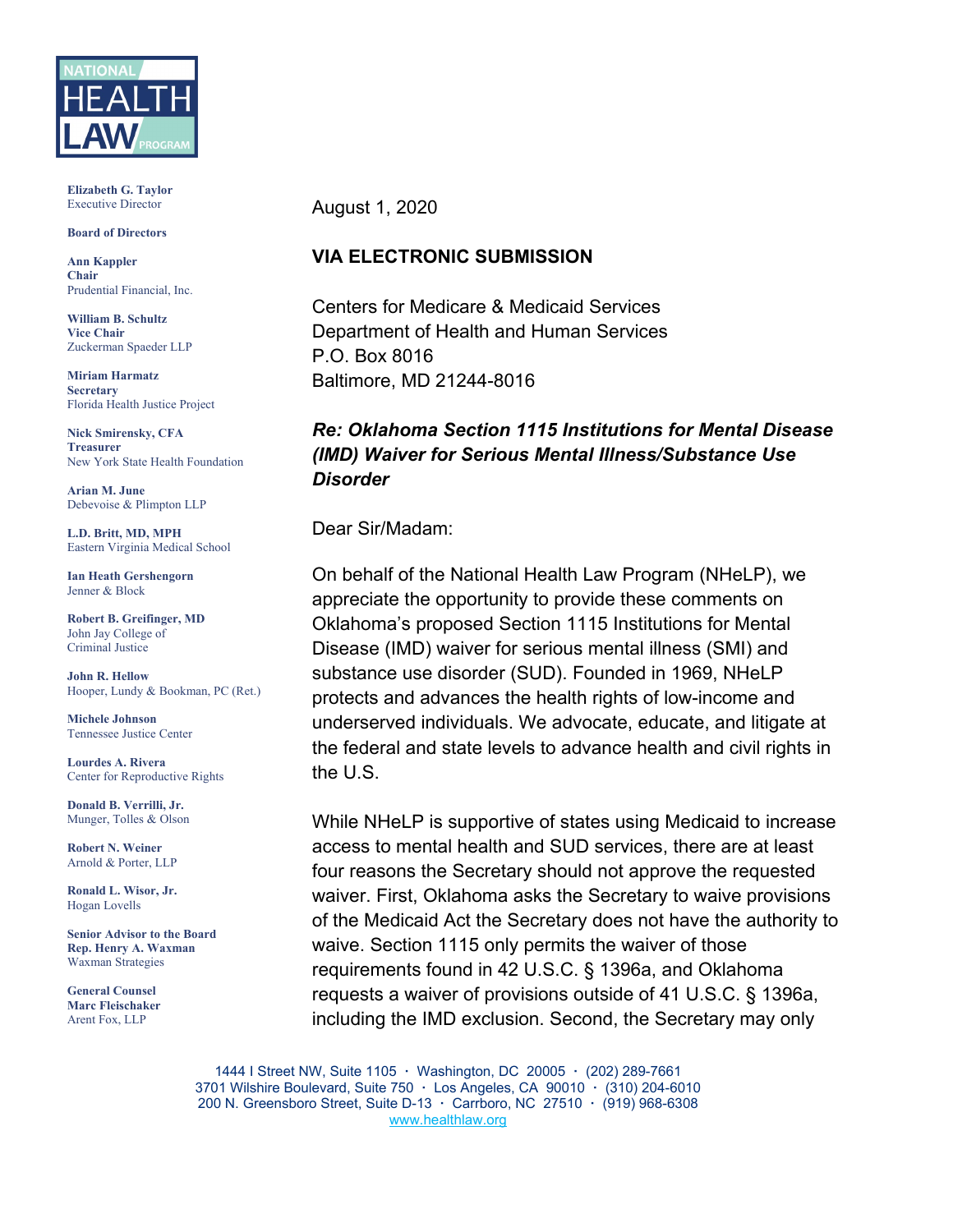waive requirements of the federal Medicaid Act to conduct an experiment or test a novel approach to improve medical assistance for low-income individuals, and Oklahoma has not proposed a genuine experiment or novel approach. Third, Oklahoma's proposal risks diverting funds away from community-based services, undermining decades of progress toward increased community-integration. Finally, the Secretary does not have authority to approve a Section 1115 waiver that would enable Qualified Residential Treatment Programs (QRTPs) to receive federal financial participation (FFP) for psychiatric treatment for individuals under 21 with SMI, and even if the Secretary had such authority, Oklahoma's proposal fails to demonstrate compliance with the requirements CMS has outlined for FFP in these settings.

# **I. The Secretary Does Not Have Discretion to Waive the IMD Exclusion**

Oklahoma's central request is to receive FFP for services provided in IMDs. The Secretary does not have authority to waive the IMD exclusion. Section 1115 permits waiver of only those provisions contained in 42 U.S.C. § 1396a of the Medicaid Act, and the IMD exclusion is found in 42 U.S.C. § 1396d(a)(30)(B) and 42 U.S.C. § 1396d(i). Requirements found outside of 42 U.S.C. § 1396a cannot be waived. Oklahoma attempts to circumvent this based on a theory that Section 1115(a)(2) creates an independent "expenditure authority." This interpretation flatly misreads the statute. Section 1115(a)(2) does not give the Secretary an independent, unlimited power to ignore, waive, impose, or re-write Medicaid program features. Section 1115(a)(2) merely provides for federal reimbursement of necessary expenditures for a project that already qualifies for a waiver. Therefore, the IMD exclusion cannot be waived.

# **II. FFP for IMDs is Not an Experiment**

Section 1115 allows HHS to waive some requirements of the federal Medicaid Act so that states can test novel approaches to improving medical assistance for low-income individuals, if such waivers are limited to the extent and time period needed to carry out the experiment or demonstration. This means that a Section 1115 demonstration waiver request must propose a genuine experiment of some kind. It is not sufficient that the state seeks to simply save money through a Section 1115 demonstration waiver; the state must seek to test out new ideas and ways of addressing problems faced by enrollees.

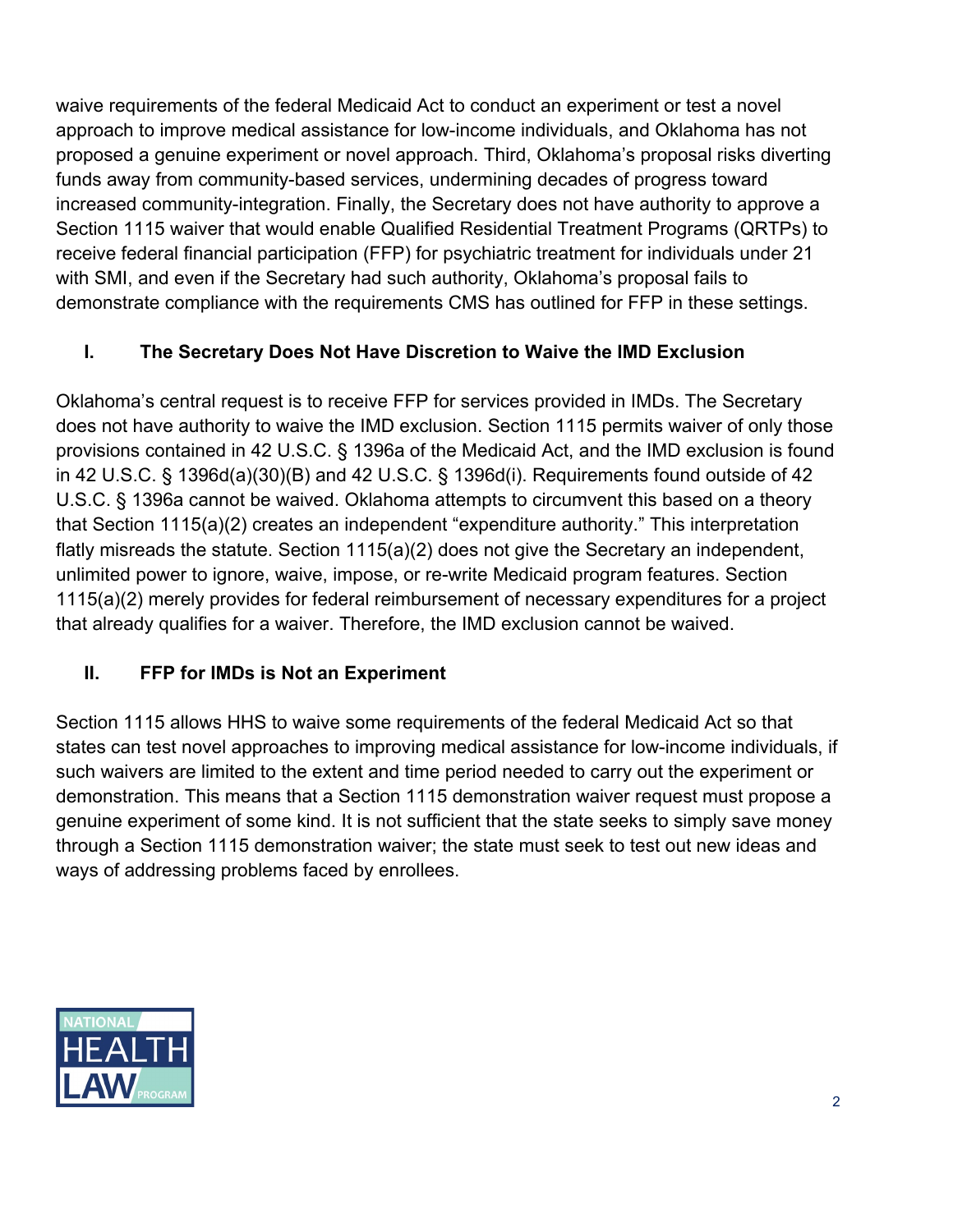The main feature of Oklahoma's request is to obtain FFP for IMDs, but the State fails to explain why it believes this waiver would test a novel or experimental idea. [1](#page-2-0) For the past 25 years, CMS has granted numerous states authority to waive the IMD exclusion for adults with SMI and children with serious emotional disturbances (SED), despite the illegality of such waivers. The first waiver was granted in 1993, and by the early 2000s, nine states had 1115 demonstration waivers to fund IMDs for psychiatric treatment, including Arizona, Delaware, Maryland, Massachusetts, New York, Oregon, Rhode Island, Tennessee, and Vermont.<sup>[2](#page-2-1)</sup> Some states only covered individuals at certain hospitals or for a set number of days—others were broader. As of 2009, CMS phased out all but one of these projects, precisely because they were no longer "innovative or experimental."<sup>[3](#page-2-2)</sup> Although CMS has, for the past five years, reversed that position and instead invited and encouraged states to apply for Section 1115 IMD demonstration waivers for both SMI/SED and SUD, it has not provided sufficient justification for why waiving the IMD exclusion in these instances would constitute an experiment different from those waivers that ran from 1993 to 2009. [4](#page-2-3) Similarly, Oklahoma fails to provide enough evidence that this proposal will test an experimental idea.

In fact, instead of testing novel ideas, Oklahoma's request is designed to shift local costs to the federal government. Oklahoma seeks FFP for services provided at IMDs, despite the illegality of such a waiver (infra, Section II), but the State already provides funding for this service. While Oklahoma currently only operates one crisis center that qualifies as IMD, the State also operates nine crisis centers for adults that it hopes will increase capacity if there is continued access to Medicaid reimbursement.<sup>5</sup> In other words, Oklahoma is seeking FFP to expand the number of IMDs providing services in the State, despite the fact that the same services are

<span id="page-2-1"></span><sup>2</sup> U.S. GOV'T ACCT. OFF., *States Fund Services for Adults in Institutions for Mental Disease Using a Variety of Strategies* 29 (2017),<https://www.gao.gov/assets/690/686456.pdf> [hereinafter "GAO Report"].

<span id="page-2-4"></span><sup>5</sup> Proposal, *supra* note 1, at 13.



<span id="page-2-0"></span> <sup>1</sup> Oklahoma Section 1115 Institutions for Mental Disease Waiver for Serious Mental Illness/Substance Use Disorder (July 19, 2020) [hereinafter "Proposal"].

<span id="page-2-2"></span><sup>3</sup> *Id.*; *see also*, MaryBeth Musumeci et al., *State Options for Medicaid Coverage of Inpatient Behavioral Health Services*, KFF (Nov. 6, 2019), [https://www.kff.org/report-section/state-options-for-medicaid-coverage-of-inpatient](https://www.kff.org/report-section/state-options-for-medicaid-coverage-of-inpatient-behavioral-health-services-report/)[behavioral-health-services-report/.](https://www.kff.org/report-section/state-options-for-medicaid-coverage-of-inpatient-behavioral-health-services-report/)

<span id="page-2-3"></span><sup>&</sup>lt;sup>4</sup> CMS, Dear State Medicaid Director Letter (Nov. 13, 2018) (SMD # 18-011) (Opportunities to Design Innovative Service Delivery Systems for Adults with a Serious Mental Illness or Children with a Serious Emotional Disturbance), [https://www.medicaid.gov/federal-policy-guidance/downloads/smd18011.pdf.](https://www.medicaid.gov/federal-policy-guidance/downloads/smd18011.pdf) This is in addition to two previous letters, the first in 2015, encouraging states to apply for demonstration waivers for SUDs, including IMD waivers. See CMS, Dear State Medicaid Director Letter (July 27, 2015) (SMD # 15-003) (New Service Delivery Opportunities for Individuals with a Substance Use Disorder), [https://www.medicaid.gov/federal-policy](https://www.medicaid.gov/federal-policy-guidance/downloads/SMD15003.pdf)[guidance/downloads/SMD15003.pdf;](https://www.medicaid.gov/federal-policy-guidance/downloads/SMD15003.pdf) CMS, Dear State Medicaid Director Letter (Nov. 1, 2017) (SMD # 17-003) (Strategies to Address the Opioid Epidemic), https://www.medicaid.gov/federal-policy-<br>guidance/downloads/smd17003.pdf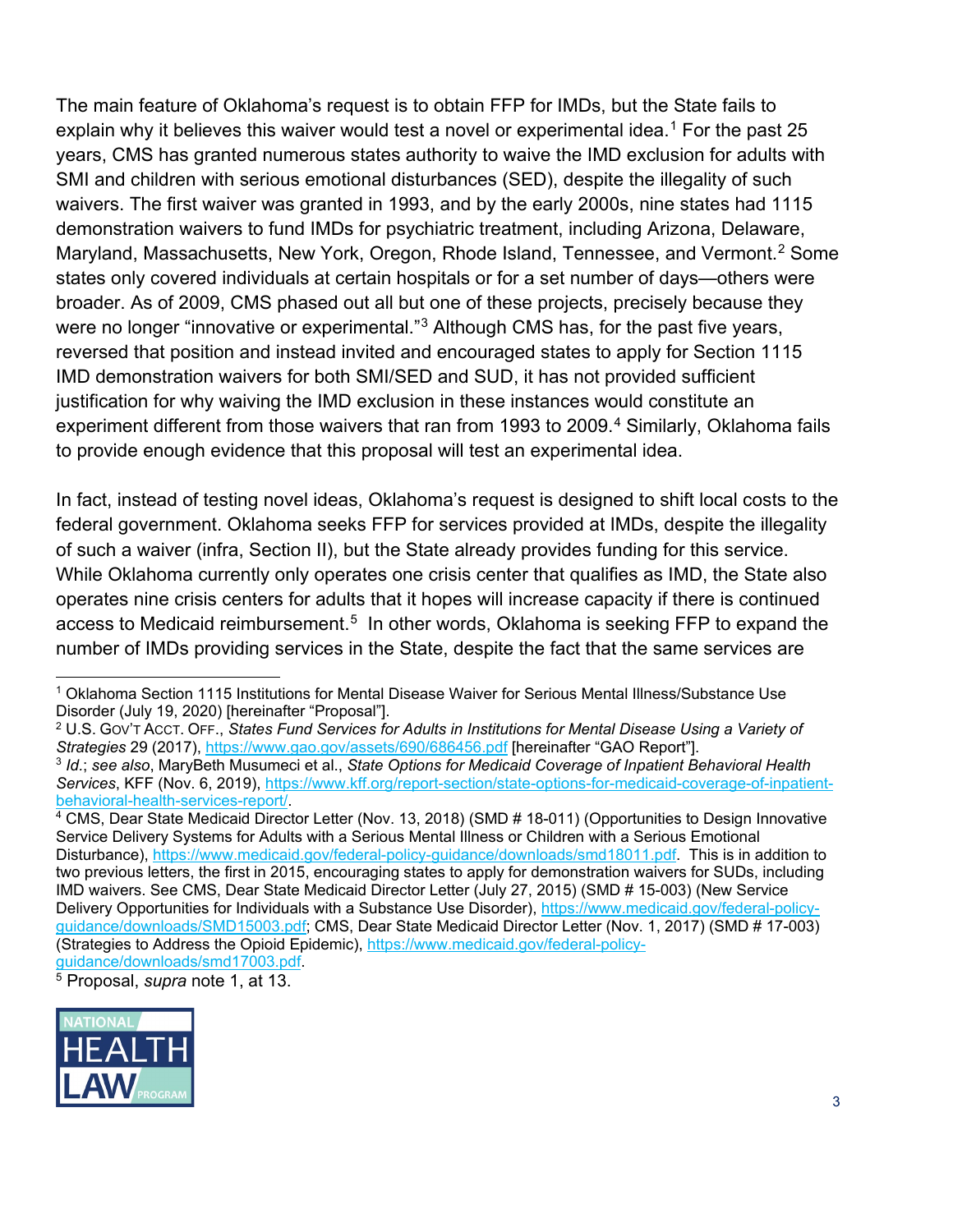already provided in smaller facilities that are not IMDs. Allowing FFP for treatment services at IMDs would simply shift costs to the federal government without providing any new service.

## **III. FFP for IMDs risks diverting resources away from community-based services and undermining community-integration**

Because Medicaid reimbursement is available for mental health and SUD services in the community rather than institutions, historically the IMD exclusion has provided important incentives to states to develop community-based alternatives and to rebalance spending towards more integrated settings. This financial incentive to rebalance treatment towards community-based services is particularly important due to "bed elasticity," where supply drives demand. $6$  That is, if the beds are available, they will be filled, siphoning resources from community-based services. But when beds are not available, other options adequately meet individuals' needs. When states have limited resources, spending money on more costly institutional settings results in less available funding for more cost-effective community-based programs, making community-based services harder to access.

Regardless of whether individuals with SUD or individuals under 21 with SMI begin their treatment in residential or community-based settings, people need access to a full array of community-based treatment options tailored to their individual needs, which will change as they progress in their recovery.<sup>[7](#page-3-1)</sup> For example, they often need ongoing community-based services such as case management, medication-assisted treatment (MAT), and peer support services to maintain their recovery, prevent relapse, and quickly return to treatment if relapses occur.<sup>[8](#page-3-2)</sup> Expanding incentives to utilize residential treatment by permitting FFP for services provided in IMDs could actually undermine efforts to ensure the appropriate continuum of care. For example, if states receive more funds for IMDs, but this is not balanced out by additional funding incentives for chronically underfunded community-based services, it "may simply

<span id="page-3-2"></span><sup>8</sup> Jennifer Lav, Nat'l Health Law Prog., *Policy Implications of Repealing the IMD Exclusion* (May 17, 2018), [https://9kqpw4dcaw91s37kozm5jx17-wpengine.netdna-ssl.com/wp](https://9kqpw4dcaw91s37kozm5jx17-wpengine.netdna-ssl.com/wp-content/uploads/2018/04/MedicaidIMD-Exclusion-51718docx-1.pdf)[content/uploads/2018/04/MedicaidIMD-Exclusion-51718docx-1.pdf.](https://9kqpw4dcaw91s37kozm5jx17-wpengine.netdna-ssl.com/wp-content/uploads/2018/04/MedicaidIMD-Exclusion-51718docx-1.pdf)



<span id="page-3-0"></span> <sup>6</sup> Martha Shumway et al., *Impact of Capacity Reductions in Acute Public-Sector Inpatient Psychiatric Services¸* 63 PSYCHIATRIC SERVS. 135 (2012), [https://ps.psychiatryonline.org/doi/pdf/10.1176/appi.ps.201000145.](https://ps.psychiatryonline.org/doi/pdf/10.1176/appi.ps.201000145)

<span id="page-3-1"></span><sup>7</sup> Hannah Katch & Judith Solomon, Ctr. on Budget & Policy Priorities, *Repealing Medicaid Exclusion for Institutional Care Risks Worsening Services for People With Substance Use Disorders (April 24, 2018),* [https://www.cbpp.org/research/health/repealing-medicaid-exclusion-for-institutional-care-risks](https://www.cbpp.org/research/health/repealing-medicaid-exclusion-for-institutional-care-risks-worsening-services-for)[worsening-services-for.](https://www.cbpp.org/research/health/repealing-medicaid-exclusion-for-institutional-care-risks-worsening-services-for)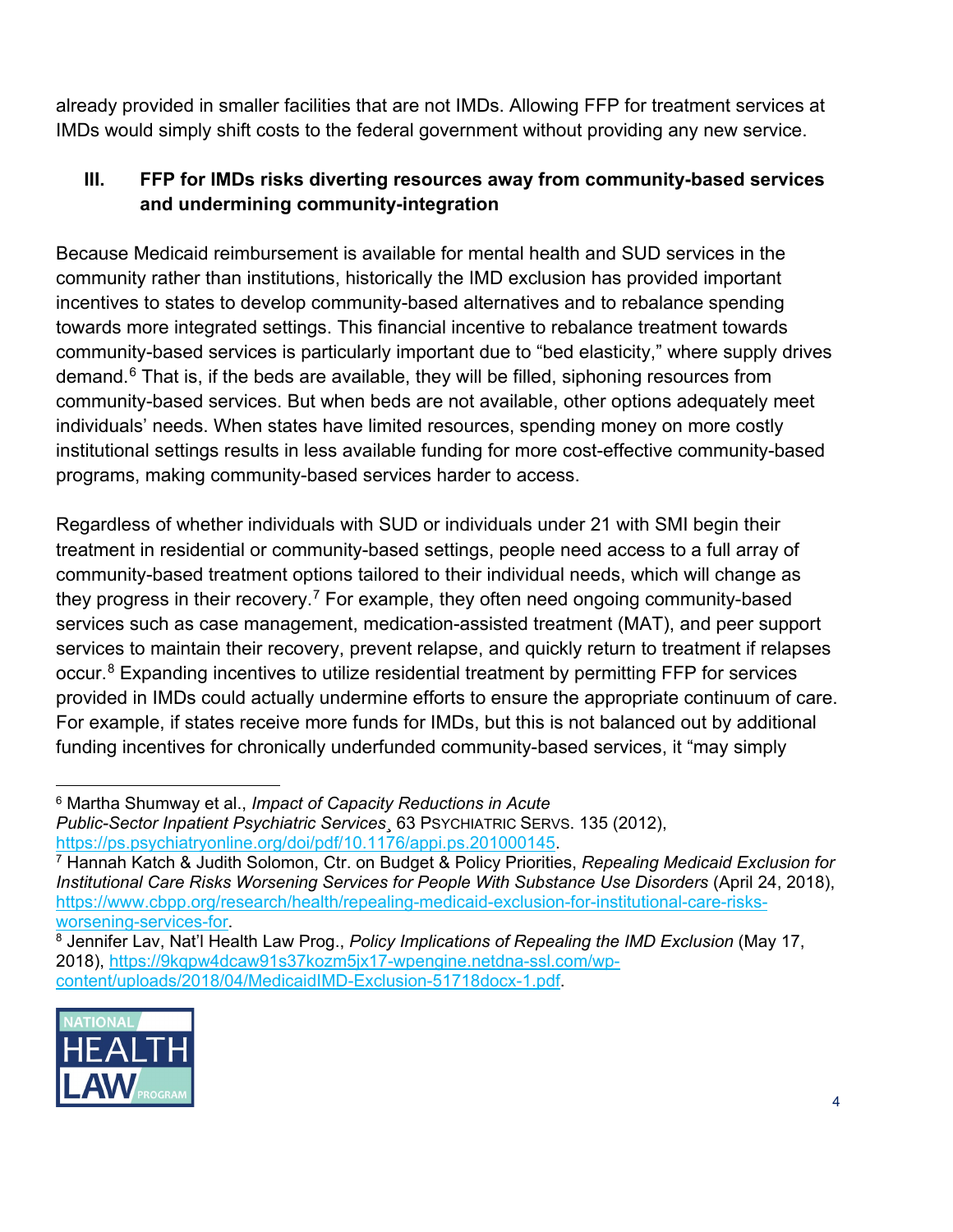encourage greater use of expensive inpatient treatment, including for people for whom it may not be the best option."<sup>[9](#page-4-0)</sup> Furthermore, increasing funding to inpatient facilities could increase dangers to patients with opioid use disorder if such facilities primarily focus on detoxification:

Indeed, it may increase the potential for overdose if patients do not remain in treatment since, with detoxification, their tolerance for opioids is significantly reduced. In fact, recent data suggest that inpatient detoxification is an important predictor of overdose, largely because many who receive inpatient care aren't then connected to communitybased treatment programs or put on a medication, leaving them extremely vulnerable to relapse and overdose.[10](#page-4-1)

Changes to the IMD exclusion could also undermine hard-won civil rights for people with disabilities and decades of federal policy initiatives stressing the importance of increasing community integration.<sup>[11](#page-4-2)</sup> IMDs are by definition residential settings where individuals with disabilities receive services, and decisions regarding funding for services in IMDs will inevitably have an impact on where people with disabilities receive services.<sup>[12](#page-4-3)</sup> In passing the Americans with Disabilities Act, Congress found that "historically, society has tended to isolate and segregate individuals with disabilities, and, despite some improvements, such forms of discrimination against individuals with disabilities continue to be a serious and pervasive social problem."[13](#page-4-4) Providing FFP for large institutional settings could reify discriminatory presumptions about the ability of individuals with disabilities to receive services in communitybased settings, undermining the integration mandate articulated by the Supreme Court in

[https://govinfo.library.unt.edu/mentalhealthcommission/reports/FinalReport/FullReport.htm.](https://govinfo.library.unt.edu/mentalhealthcommission/reports/FinalReport/FullReport.htm)

<span id="page-4-4"></span>

<span id="page-4-0"></span> <sup>9</sup> Michael Botticelli and Richard Frank, Congress needs a broader approach to address opioid epidemic, THE HILL (June 10, 2018), [https://thehill.com/opinion/healthcare/391544-congress-needs-a](https://thehill.com/opinion/healthcare/391544-congress-needs-a-broader-approach-to-address-opioid-epidemic)[broader-approach-to-address-opioid-epidemic.](https://thehill.com/opinion/healthcare/391544-congress-needs-a-broader-approach-to-address-opioid-epidemic) <sup>10</sup> *Id*.

<span id="page-4-2"></span><span id="page-4-1"></span><sup>&</sup>lt;sup>11</sup> President's New Freedom Commission on Mental Health, Achieving the Promise: Transforming Mental Health Care in America (2003),

<span id="page-4-3"></span> $12$  While the ADA excludes individuals who are currently using illegal substances from the definition of an "individual with a disability," the definition of disability should include individuals in an IMD, as individuals in IMDs are generally not currently using illegal drugs and are in a supervised rehabilitation program. 42 U.S.C. § 12012; 28 C.F.R. § 35.131 ("(2) A public entity shall not discriminate on the basis of illegal use of drugs against an individual who is not engaging in current illegal use of drugs and who—(i) Has successfully completed a supervised drug rehabilitation program or has otherwise been rehabilitated successfully; (ii) Is participating in a supervised rehabilitation program; or (iii) Is erroneously regarded as engaging in such use."). <sup>13</sup> 42 U.S.C. § 12101.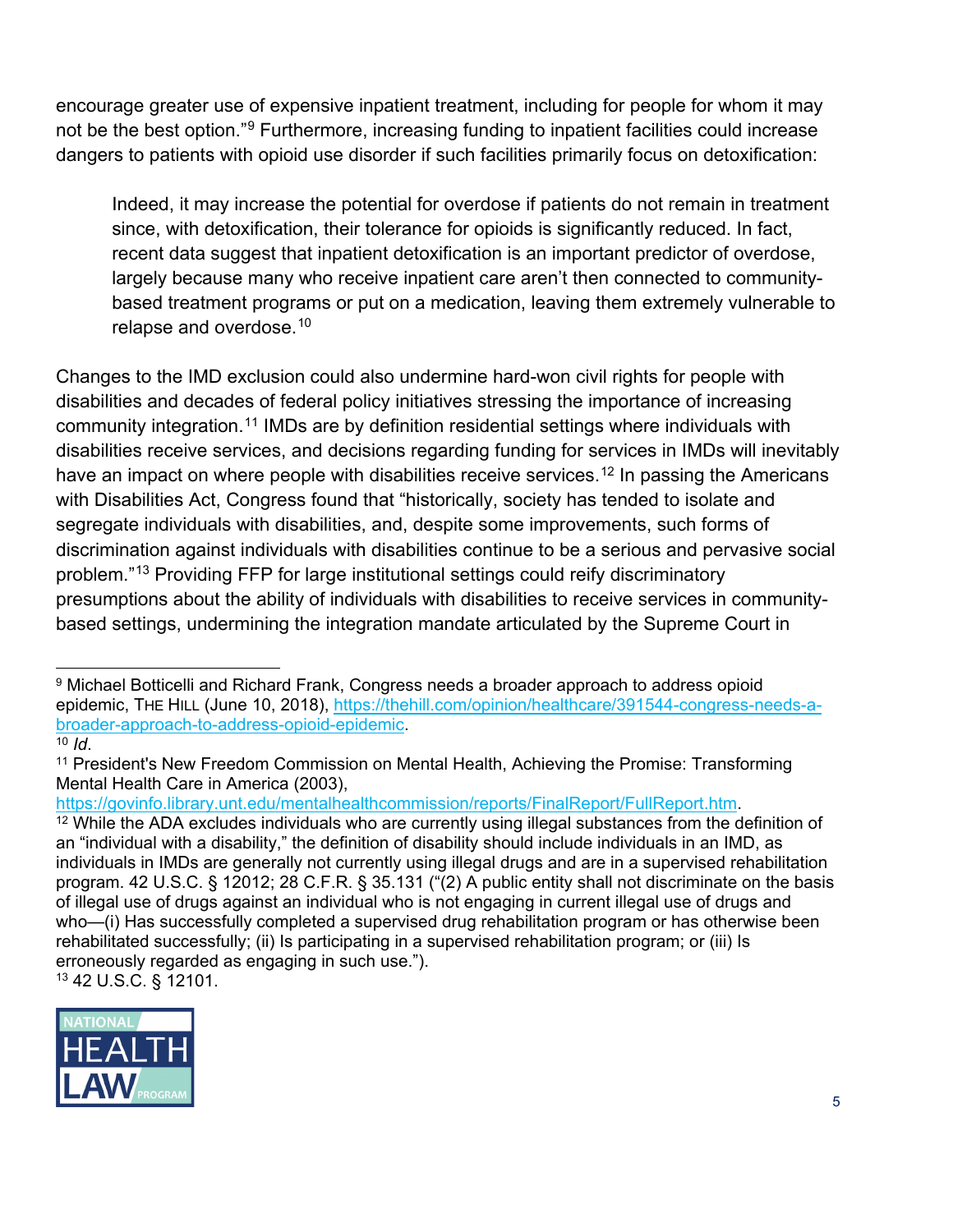*Olmstead v. LC*, and the network of community-based services painstakingly established via *Dixon v. Gray*. [14](#page-5-0)

## **IV. The QRTP Proposal Fails to Meet Statutory and Regulatory Requirements for FFP for Inpatient Psychiatric Treatment of Individuals under 21**

Oklahoma seeks FFP to pay for treatment of individuals under age 21 in QRTPs, facilities created by the Family First Prevention Services Act that are designed to address the needs, including clinical needs, of children in the foster care system with SED. [15](#page-5-1) The proposal explains that the State is in the process of transitioning state-operated congregate care facilities for children in state custody into QRTPs by October 1, 2021. As such, Oklahoma requests authority for Medicaid reimbursement of stays of 60 days or less in future QRTPs that the State determines are IMDs.<sup>[16](#page-5-2)</sup> The Secretary, however, does not have authority to approve a Section 1115 waiver that seeks to increase funding for residential behavioral health treatment for minors because Congress has already prescribed the conditions under which youth under 21 could get Medicaid funded inpatient services and these conditions are not waivable. In addition, the State's proposal fails to demonstrate compliance with CMS guidance reaffirming the statutory conditions of participation.

Under 42 U.S.C. § 1396(a)(16), states are authorized to use FFP for inpatient psychiatric hospital services for individuals under 21 (often referred to as the "psych under 21" or "psych 21" benefit). However, 42 U.S.C. § 1396(h) limits FFP availability to services provided "in a psychiatric hospital…or in another inpatient setting *that the Secretary has specified in regulations*" (emphasis added). Through regulation, the Secretary has specified three settings that would normally be considered IMDs as eligible for FFP for provision of inpatient behavioral health treatment for individuals under 21: a psychiatric hospital; a psychiatric unit of a general hospital; and a psychiatric residential treatment facility (PRTF).<sup>[17](#page-5-3)</sup> A PRTF is a specific kind of longer-term facility for youth that was created via regulation, with prescribed staffing and reporting requirements and other specific conditions of participation, including:

<span id="page-5-3"></span><span id="page-5-2"></span><span id="page-5-1"></span><sup>15</sup> Proposal, *supra* note 1, at 3. <sup>16</sup> Proposal, *supra* note 1, at 6. <sup>17</sup> 42 C.F.R. § 441.151.



<span id="page-5-0"></span> <sup>14</sup> *Olmstead v. L.C.*, 527 U.S. 581 (1999); *Dixon v. Gray*, settlement agreement, [https://dbh.dc.gov/sites/default/files/dc/sites/dmh/publication/attachments/DixonSettlementAgreement.p](https://dbh.dc.gov/sites/default/files/dc/sites/dmh/publication/attachments/DixonSettlementAgreement.pdf) [df.](https://dbh.dc.gov/sites/default/files/dc/sites/dmh/publication/attachments/DixonSettlementAgreement.pdf)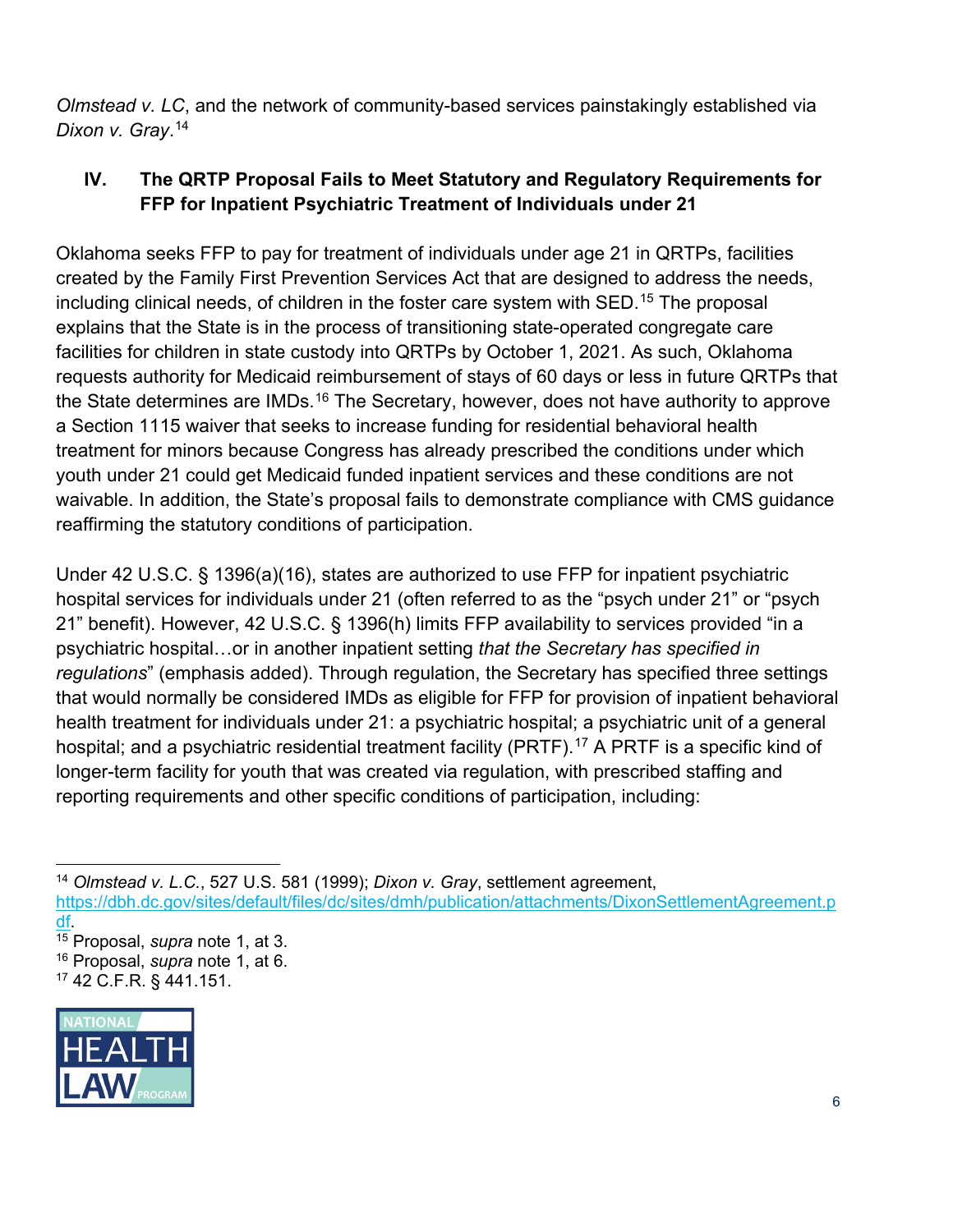- a) Facility must ensure that services are overseen by a physician and delivered pursuant to a plan of care that is developed by an "interdisciplinary team of physicians and other personnel."[18](#page-6-0)
- b) Facility must submit attestations to CMS regarding compliance with regulatory schemes;
- c) Facility must make reports of specific adverse events to the Protection and Advocacy agency, the state Medicaid agency, and CMS within prescribed timeframes.<sup>[19](#page-6-1)</sup>
- d) Facility staff must undergo specific trainings and may only use restraint and seclusion in extremely limited circumstances.<sup>[20](#page-6-2)</sup>

Because the statutory limits for the psych under 21 benefit are found outside of 42 U.S.C. § 1396a, those limitations cannot be waived. As such, FFP is only available for the three inpatient settings that the Secretary has defined through regulation. Given that CMS regulations do not authorize QRTPs to receive FFP as psych under 21 providers, Oklahoma's 1115 request for FFP for QRTPs should not be granted. The state may enroll QRTPs as providers, if and only if the QRTP also meets the definition and conditions of participation of psychiatric hospitals or PRTFs. Section 1115 waivers are not available when used as a workaround to comply with psych under 21 requirements.

CMS's IMD waiver guidance has also reaffirmed that QRTPs must first demonstrate compliance with all psychiatric hospital and PRTF requirements before receiving FFP. The agency has stated that the Secretary will not grant any IMD exclusion waivers for children and youth in settings that do not "meet CMS requirements to qualify for the Inpatient Psychiatric Services for Individuals under Age [21](#page-6-3) benefit."<sup>21</sup> CMS has further explained that, because QRTPs typically would not meet the definition of "inpatient" under Medicaid regulations, the facilities would not qualify as psychiatric hospitals or psychiatric units of a general hospital.<sup>[22](#page-6-4)</sup> Similarly, CMS has stated that it is unlikely that QRTPs meet the requirements to qualify as PRTFs. Regardless of whether it is possible for QRTPs to meet the requirements, the current

- <span id="page-6-2"></span><sup>20</sup> 42 C.F.R. § 483.351–76.
- <sup>21</sup> SMD # 18-011, *supra* note 4, at 13.

<span id="page-6-4"></span><span id="page-6-3"></span><sup>22</sup> CMS, *Qualified Residential Treatment Programs and Serious Mental Illness (SMI) and Serious Emotional Disturbance (SED) Demonstration Opportunity Technical Assistance Questions and Answers*  (Sept. 20, 2019), at 4,<https://www.medicaid.gov/federal-policy-guidance/downloads/faq092019.pdf> (hereinafter "CMS QRTP Guidance").



<span id="page-6-0"></span> <sup>18</sup> 42 C.F.R. § 441.155–56.

<span id="page-6-1"></span><sup>19</sup> 42 C.F.R. § 483.374.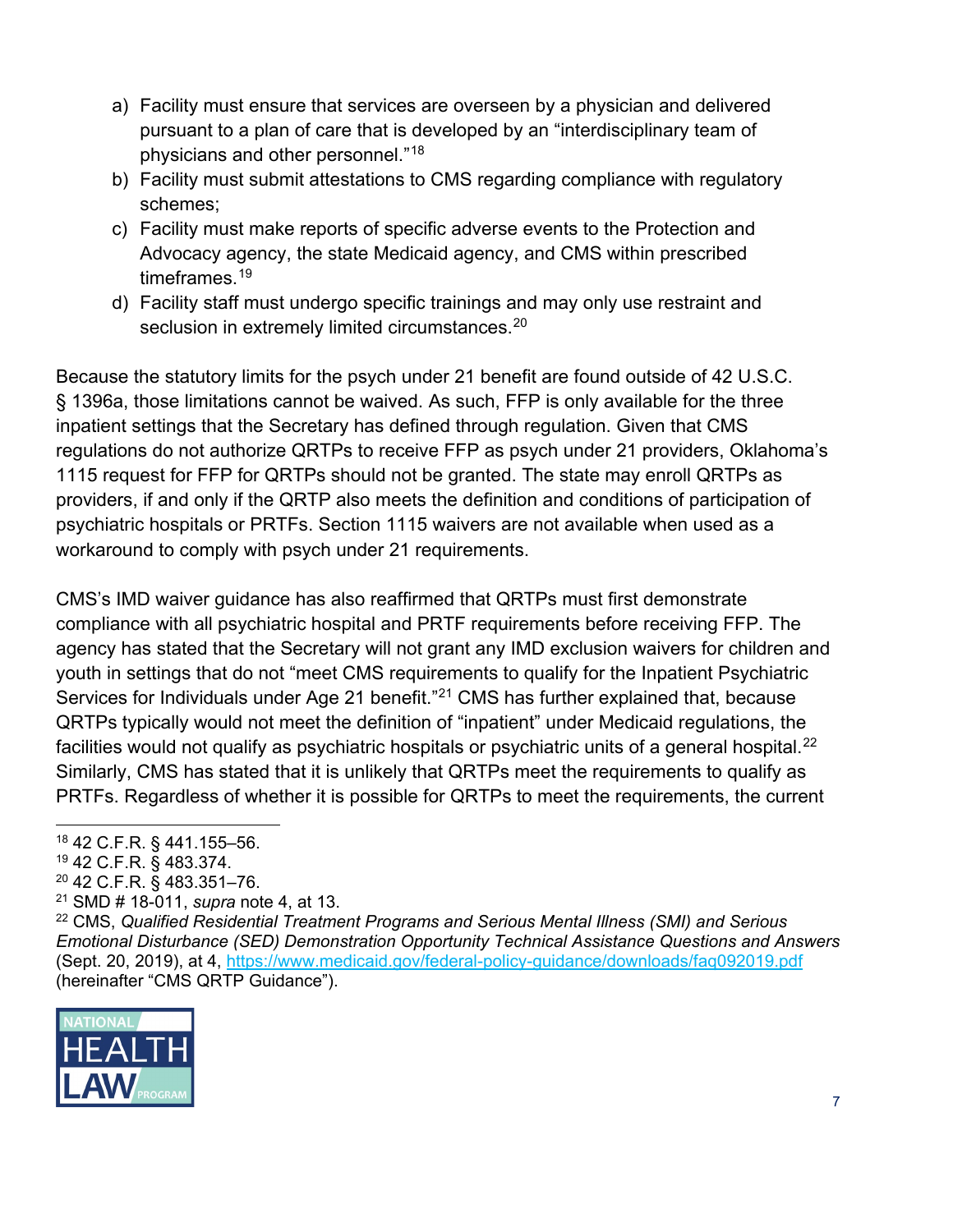proposal fails to specify how the State plans to comply with the conditions that CMS has established for approval of IMD waivers.

Oklahoma's proposal falls short of even acknowledging the requirements outlined in federal Medicaid law, regulations, and guidance, much less providing sufficient evidence to guarantee compliance. While CMS's guidance states that IMD exclusion waivers may be available for QRTPs that have more than 16 beds and are considered IMDs, the guidance is also clear that states must demonstrate that QRTPs are or will be complying with the psych under 21 requirements, including those regarding the use of restraint and seclusion.<sup>[23](#page-7-0)</sup> Because Oklahoma has failed to demonstrate that its QRTPs will comply with these requirements, which are paramount to the protections in federal Medicaid law against institutionalization of individuals under 21 with SMI, the Secretary should reject the proposal.

Finally, even if the Secretary were considering approving Oklahoma's request to use FFP for treatment of individuals under 21 in QRTPs, the demonstration would be of limited utility for expanding residential psychiatric beds. The Family First Act limits QRTP designation of public facilities to those facilities with fewer than 25 beds.<sup>[24](#page-7-1)</sup> Pursuant to the proposal, the congregate care facilities that Oklahoma seeks to convert to QRTP are all state-operated.<sup>[25](#page-7-2)</sup> As such, the 25-bed limit applies and the State will be unable to convert those facilities with more than 25 beds to QRTPs by 2021 unless the State also reduces their inpatient bed capacity. In other words, through the 1115 demonstration, the State would only be able to receive FFP for psychiatric treatment in facilities with a capacity of 16–25 beds (given that those under 16 beds are not considered IMDs, and are already eligible for FFP, and those over 25 beds do not qualify for QRTP designation and are ineligible for FFP under CMS's guidance).

<span id="page-7-2"></span><span id="page-7-1"></span><sup>24</sup> 42 U.S.C. 672(c)(2). *See* CMS QRTP Guidance, at 1–2. <sup>25</sup> Proposal, *supra* note 1, at 6.



<span id="page-7-0"></span><sup>&</sup>lt;sup>23</sup> In its September 2019 guidance, CMS stated that states seeking IMD waivers for services at QRTPs should demonstrate compliance with "CMS regulations regarding seclusion and restraint found in 42 C.F.R. Part 483 Subpart G." CMS QRTP Guidance, at 5. While this statement appears to be more limiting than SMD # 18-011, which requires compliance with all the psych under 21 requirements, we believe CMS did not intend for the CMS QRTP Guidance to override the agency's 2018 Dear Medicaid Director letter. As such, Oklahoma QRTPs should be required to demonstrate that compliance with all psych under 21 benefits before being able to receive FFP.